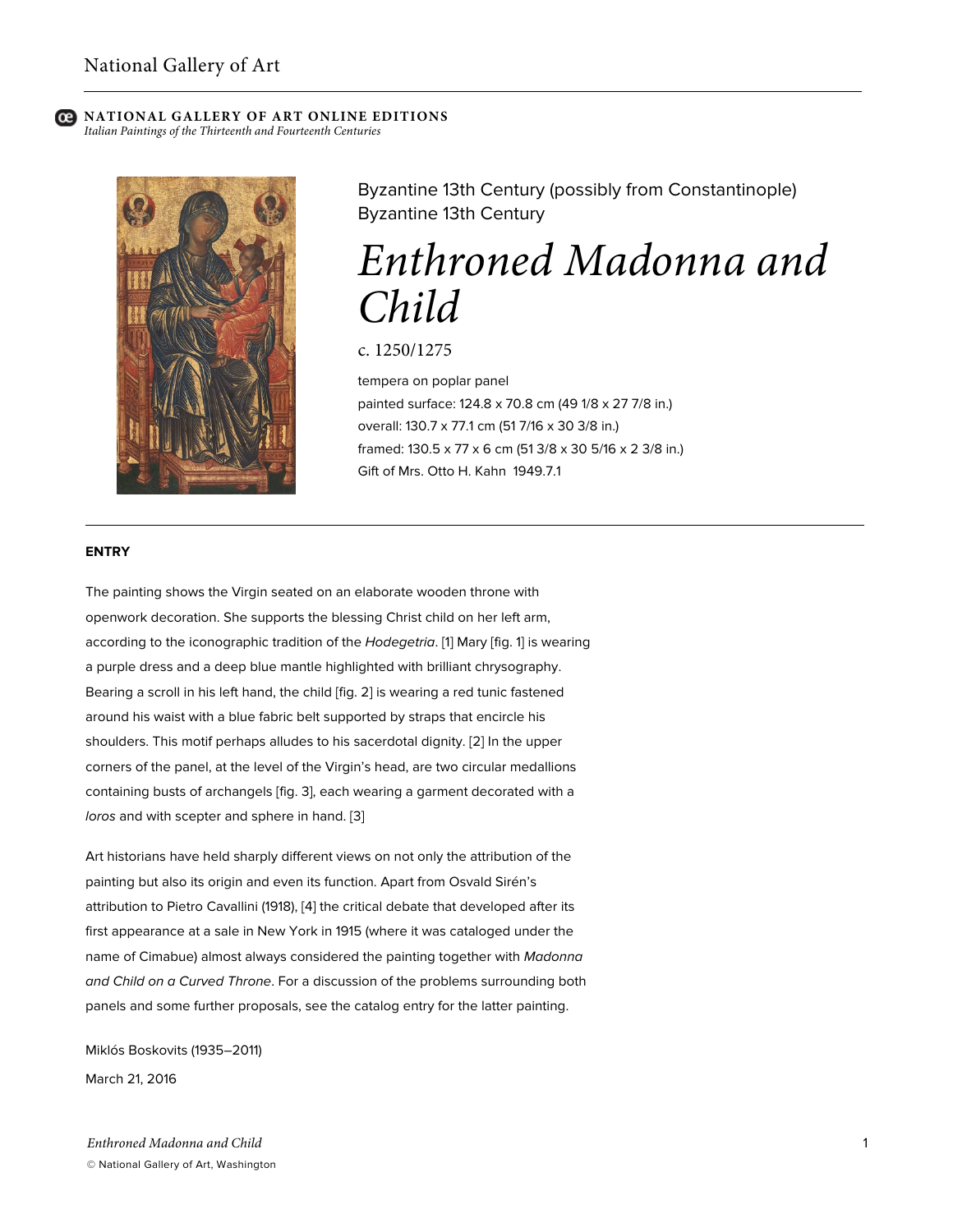

#### **COMPARATIVE FIGURES**



**fig. 1** Detail of Madonna, Byzantine thirteenth century (possibly from Constantinople), *Enthroned Madonna and Child*, c. 1250/1275, tempera on poplar, National Gallery of Art, Washington, Gift of Mrs. Otto H. Kahn

**fig. 2** Detail of Christ, Byzantine thirteenth century (possibly from Constantinople), *Enthroned Madonna and Child*, c. 1250/1275, tempera on poplar, National Gallery of Art, Washington, Gift of Mrs. Otto H. Kahn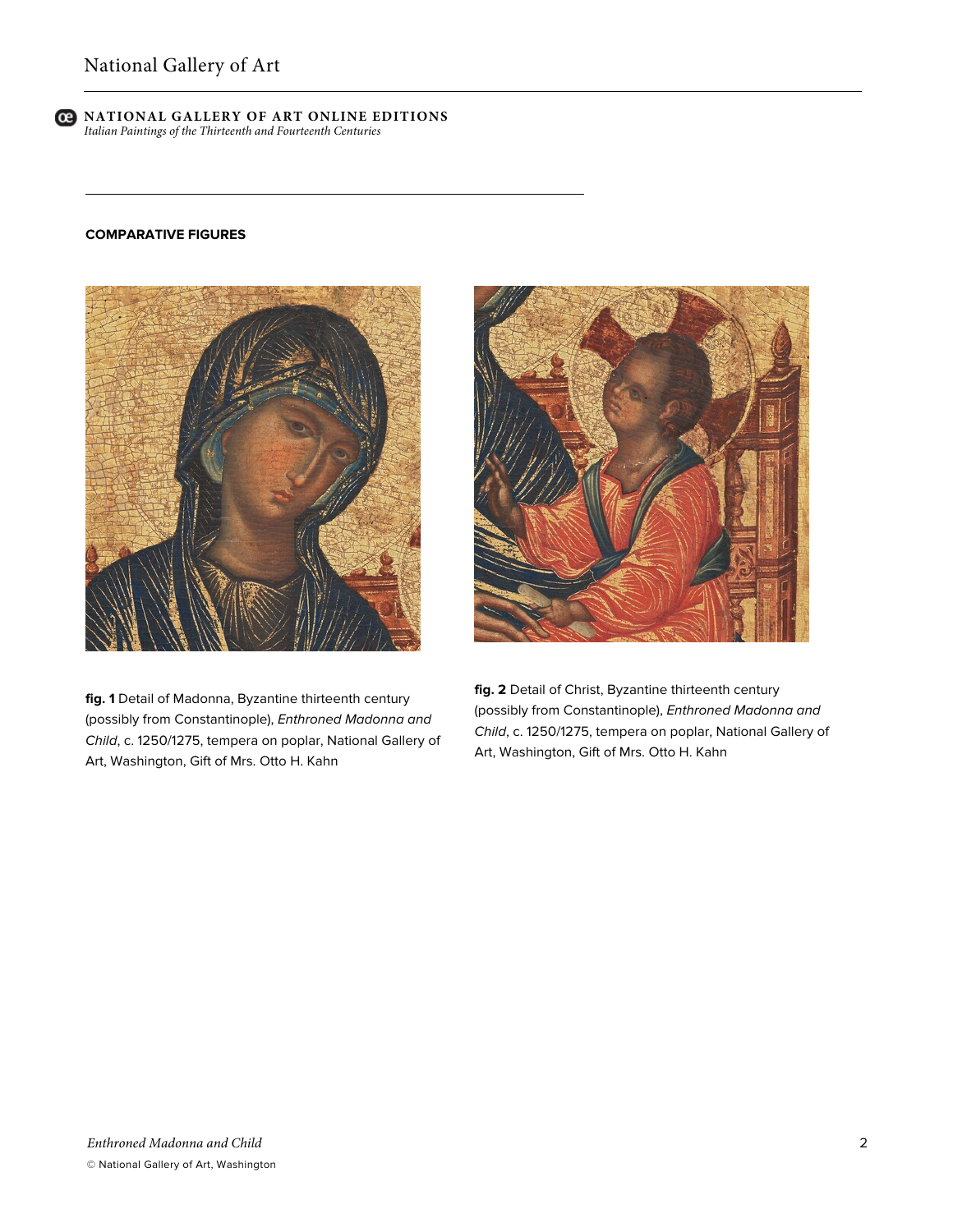#### **NATIONAL GALLERY OF ART ONLINE EDITIONS** *Italian Paintings of the Thirteenth and Fourteenth Centuries*



**fig. 3** Detail of archangel, Byzantine thirteenth century (possibly from Constantinople), *Enthroned Madonna and Child*, c. 1250/1275, tempera on poplar, National Gallery of Art, Washington, Gift of Mrs. Otto H. Kahn

### **NOTES**

- [1] On the iconography of the Hodegetria, cf. Gregor Martin Lechner, "Maria," in *Reallexikon zur byzantinischen Kunst*, ed. Klaus Wesse, 7 vols. (Stuttgart, 2005), 6:59–71. On the cult of the image, see also Christine Angelidi and Titos Papamastorakis, "The Veneration of the Virgin Hodegetria and the Hodegon Monastery," in *The Mother of God: The Representation of the Virgin in Byzantine Art*, ed. Maria Vassilaki (Milan and London, 2000), 373– 387.
- [2] While the motif of the scroll alluding to Christ as the Word of God (Jn 1:1) appears frequently, that of the Christ child with a belted waist is less common; cf. Klaus Wessel, "Buchrolle," in *Reallexikon zur byzantinischen Kunst*, ed. Klaus Wessel, 7 vols. (Stuttgart, 1966), 1:784–795. The belt could possibly allude to the liturgical dress of the oriental church; cf. Athanasios Papas, "Liturgische Gewänder," in *Reallexikon zur byzantinischen Kunst*, ed. Klaus Wessel, 7 vols. (Stuttgart, 1995), 5:750–752. Hans Belting, "The 'Byzantine' Madonnas: New Facts about Their Italian Origin and Some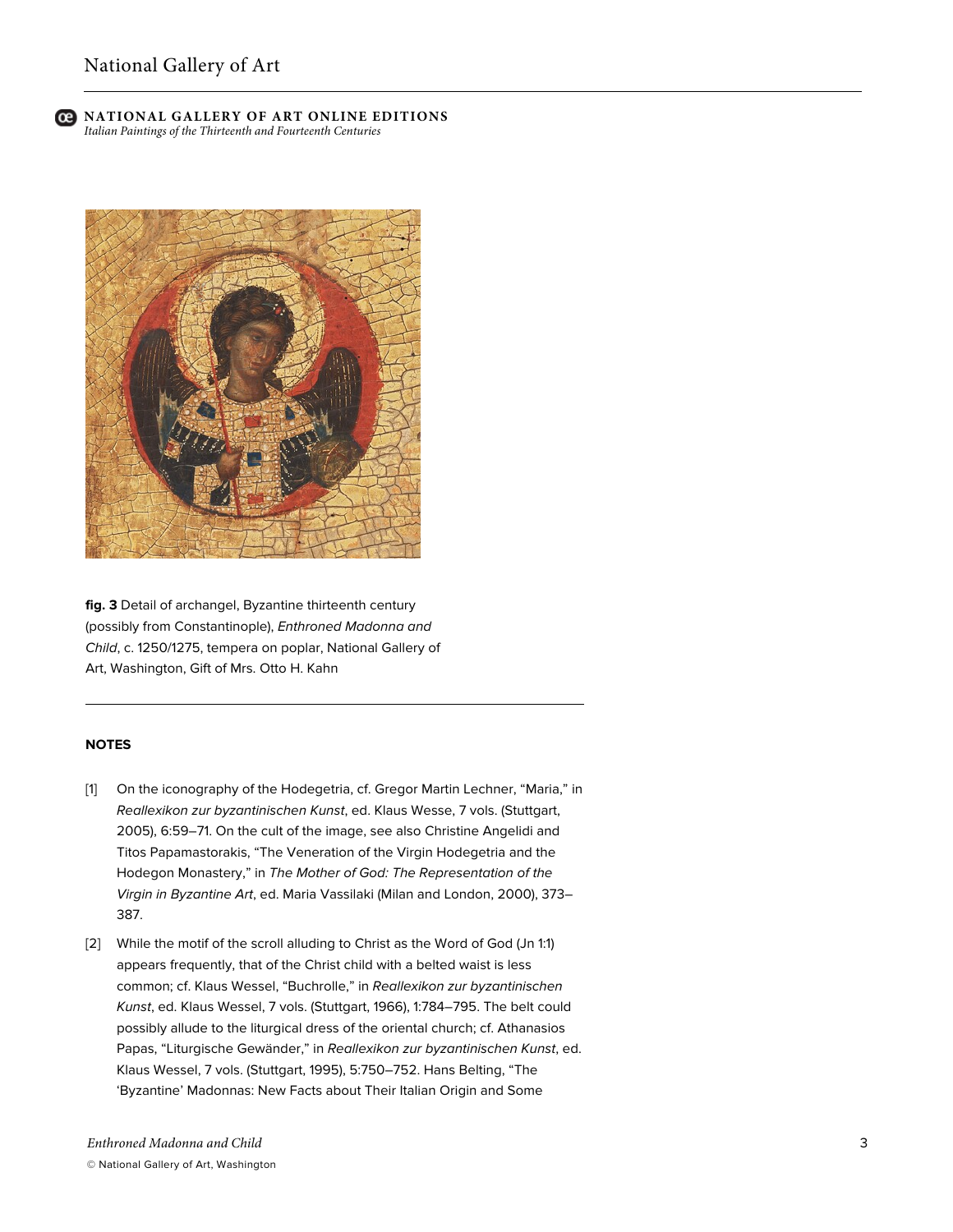*Italian Paintings of the Thirteenth and Fourteenth Centuries*

Observations on Duccio," *Studies in the History of Art* 12 (1982): 10, interpreted the motif more functionally as the "belt for carrying the Child."

- [3] These are among the symbols of the power of the Byzantine emperor, which subsequently became attributes in the representation of angels; cf. D. I. Pallas, "Himmelsmächte, Erzengel und Engel," in *Reallexikon zur byzantinischen Kunst*, ed. Klaus Wessel, 7 vols. (Stuttgart, 1978), 3:26–32, 35 –40.
- [4] Osvald Sirén, "A Picture by Pietro Cavallini," *The Burlington Magazine for Connoisseurs* 32 (1918): 44–47.

#### **TECHNICAL SUMMARY**

The support is a three-member poplar panel [1] with the grain running vertically. Thinned and cradled during an undocumented treatment, [2] the panel is still set in part of its original engaged frame, which has probably been reduced from its original width. The studs decorating the frame molding are original, although they have been overpainted. The white gesso ground [3] is applied over a fabric that covers not only the painted surface but also the engaged frame. [4] The gold leaf was laid over an orange bole. Incised lines were used to outline the figures, and a green underpainting is visible in the flesh tones. The incised decoration of the halos apparently was executed freehand, and the additional decoration of the halos was created by dripping a resinous material onto the gold, as opposed to punchwork. The panel has a convex warp. A vertical crack runs from the top of the painting to the Virgin's nose. Two additional cracks appear on the left side of the panel, running through the bust of the angel on the left. The join of the two boards on the right side, passing through the face of the angel, has opened from the top to the bottom. Worm tunneling is evident both on the surface of the panel and in the x-radiographs. The painting is in a generally fair state, although there is inpainting in the various small losses in the gilding overlaying the damages of the wooden support, as well as some lacunae in the Virgin's cloak. The head and dress of the angel to the right and the area of gold ground above the Virgin's head are also inpainted. In addition, the inpainting extends to the cloak covering the Madonna's head.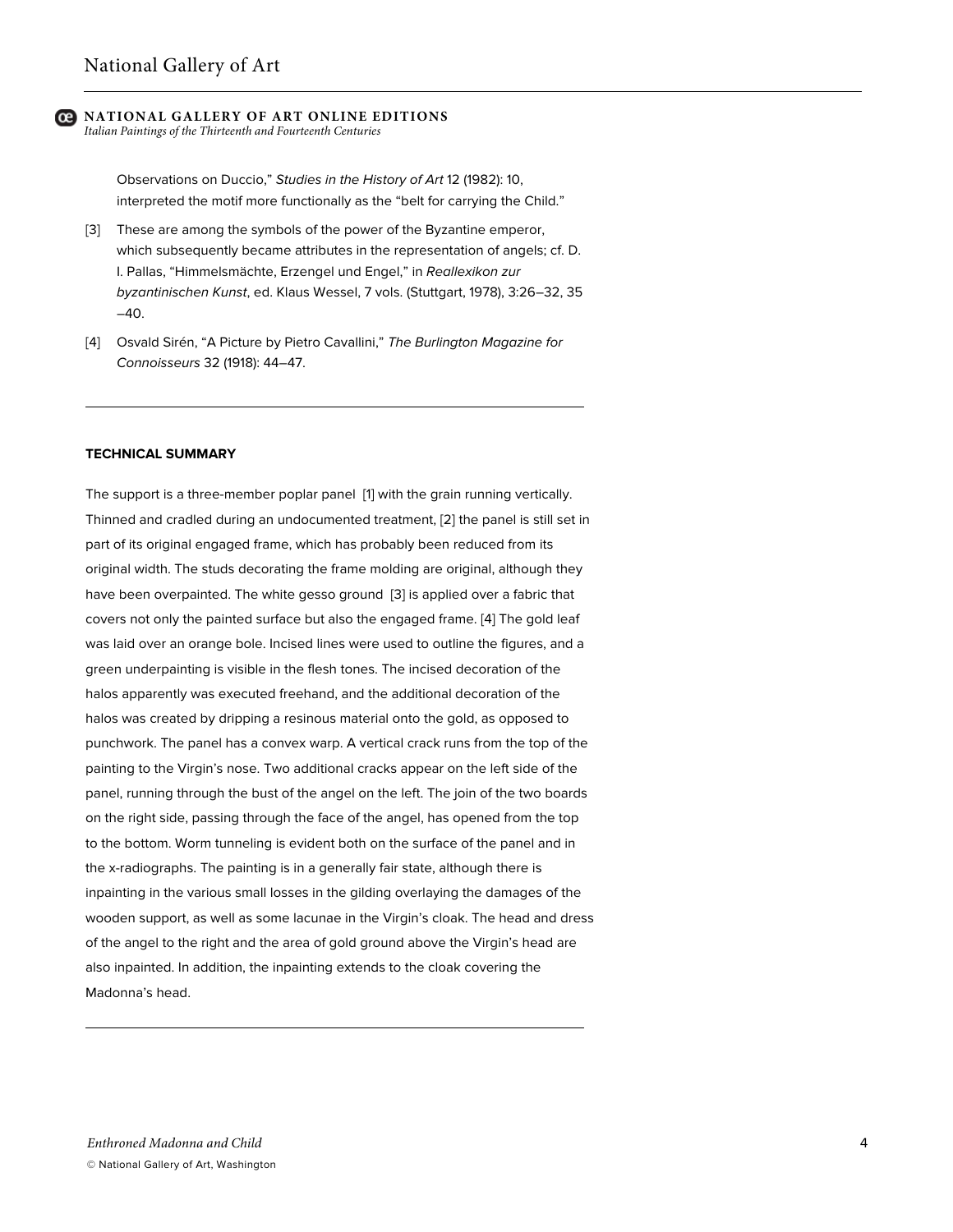**NATIONAL GALLERY OF ART ONLINE EDITIONS** *Italian Paintings of the Thirteenth and Fourteenth Centuries*

#### **TECHNICAL NOTES**

- [1] The NGA scientific research department analyzed a cross-section of the wood from the panel and found it to be poplar (report in NGA conservation files dated December 24, 1985).
- [2] The state of the painting in 1915 is illustrated in the sale catalog published in that year, which shows it unrestored, except for the loss in the gold ground above the Virgin's head. Sometime between 1915 and 1917, before it was sold to Otto Kahn, New York, the work evidently was restored. The various reproductions published from 1917 on show it much darkened by dust and opacified varnishes but without paint color losses and presumably already cradled. Judging from the reproduction given by Walter Felicetti-Liebenfels in 1956, the picture may have been cleaned again sometime later; Walter Felicetti-Liebenfels, *Geschichte der byzantinischen Ikonenmalerei* (Olten, Lausanne, 1956), 61 , pl. 64. Unfortunately, no documentation of these operations is available.
- [3] The NGA painting and scientific research departments analyzed the ground using polarized light microscopy (PLM) and found it to be calcium sulfate. At the same time, the pigments were also analyzed using PLM, x-ray fluorescence spectrometry (XRF), and microchemical tests. The results of this analysis were published in Ann Hoenigswald, "The 'Byzantine' Madonnas: Technical Investigation," *Studies in the History of Art* 12 (1982): 25–31.
- [4] The NGA scientific research department analyzed a cross-section of the wood from the frame and found it to be fir (report in NGA conservation files dated December 24, 1985).

#### **PROVENANCE**

Said to have come from a church, or convent, in Calahorra (province of La Rioja, Spain);[1] (art market, Madrid), in 1912. (Herbert P. Weissberger, Madrid).[2] (Emile Pares, Madrid, Paris, and New York); (his sale, Anderson Galleries, New York, 18-19 February 1915, 2nd day, no. 306, as by Giovanni Cimabue); (Emile Pares, Madrid, Paris, and New York);[3] sold 26 November 1915 to (F. Kleinberger & Co., New York).[4] Otto Kahn [1867-1934], New York, by 1917;[5] by inheritance to his widow, Addie Wolff Kahn [d. 1949], New York;[6] gift 1949 to NGA.

[1] The provenance was first published as "from the Cathedral of Calahara, Spain" in the 1915 sale catalog of the Emile Pares collection, and it is repeated with various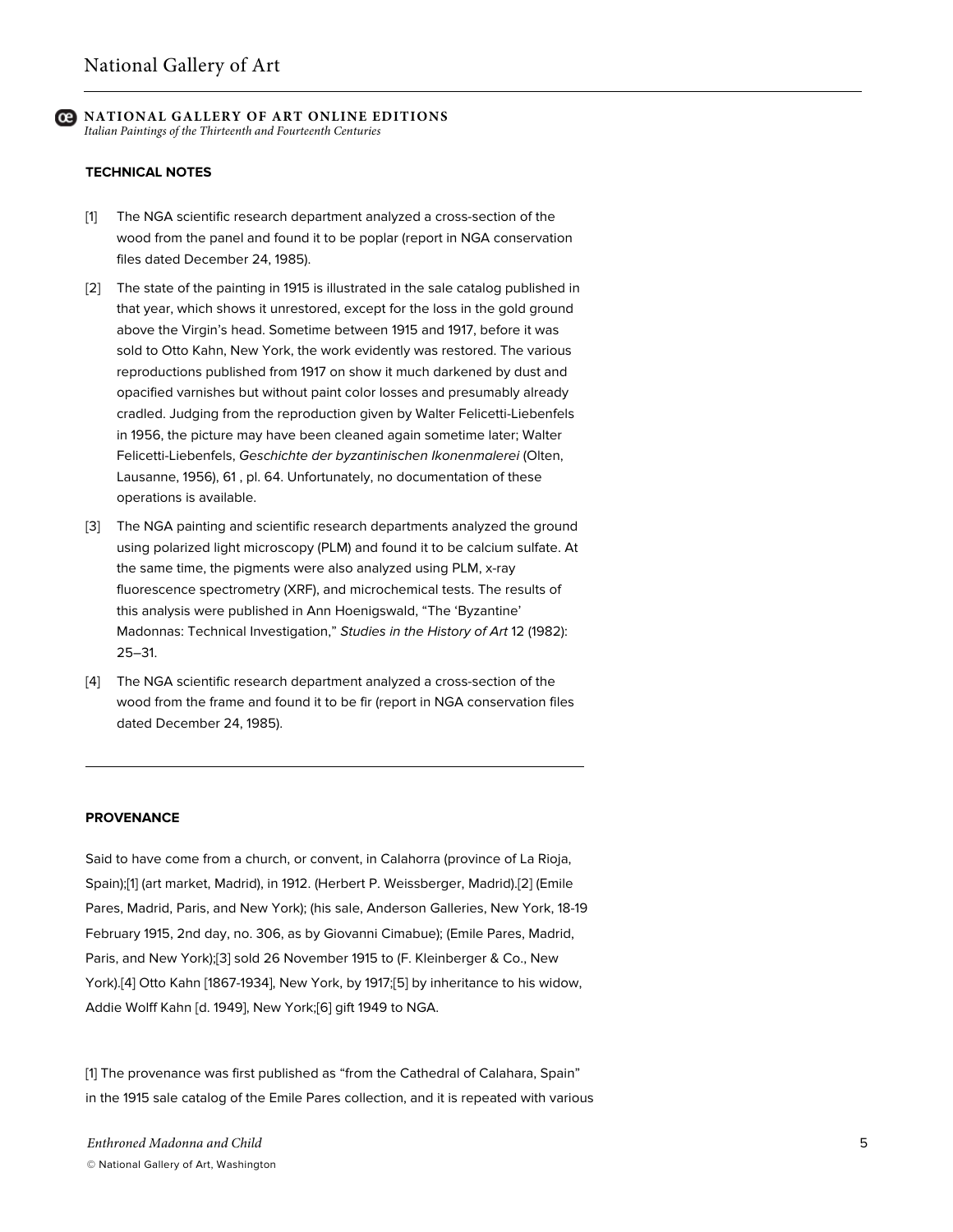#### **NATIONAL GALLERY OF ART ONLINE EDITIONS** *Italian Paintings of the Thirteenth and Fourteenth Centuries*

modifications in the subsequent literature. Although the Spanish provenance has sometimes been doubted, NGA Systematic Catalogue author, the late Miklòs Boskovits, did not see any firm basis for such an allegation. He asked why should such an apparently unlikely provenance be fabricated for a painting considered to be, as was the Kahn *Madonna*, the work of an Italian artist, Cimabue or Cavallini. Boskovits considered speculations like those put forward by August Mayer ("Correspondence," *Art in America* 12 [1924]: 234-235) and James Stubblebine ("Two Byzantine Madonnas form Calahorra Spain," *The Art Bulletin* 48 [1966]: 379- 381), linking the arrival of NGA 1949.7.1 and its companion-piece (NGA 1937.1.1) to Spain with the story of Anna Constance, widow of the emperor John III Ducas Vatatzes (who lived in Valencia since 1269 and died there in 1313), to be, for the time being, idle. There could be various other ways to explain the presence of the two paintings at Calahorra (see Otto Demus, "Zwei Konstantinopler Marienikonen des 13. Jahrhunderts," *Jahrbuch der Österreichischen Byzantinischen Gesellschaft* 7 [1958]: 93-94); the provenance should, according to Boskovits, be considered valid until demonstrated otherwise. As Rolf Bagemihl wrote to David Alan Brown (letter of July 1992, in NGA curatorial files): "There has been a confusion and deprecation of the Calahorra provenance, but Parès[*sic*] was a serious collector and it might be profitable to have some research done on his collection, and right in Calahorra."

[2] In 1949 Edward B. Garrison (*Italian Romanesque Panel Painting*, Florence, 1949: 44, no. 23) included Madrid and Weissberger (Garrison spelled the name Weissburger) in his provenance of the painting, without including any dates. In 1982 Hans Belting ("The 'Byzantine' Madonnas: New Facts about their Italian Origins and Some Observations on Duccio," *Studies in the History of Art* 12 [1982]: 7, 21 n. 2) wrote that the painting had come on the art market in Madrid in 1912, and that it was Weissberger who claimed the painting had come from Calahorra. However, according to Belting, Robin Cormack found in Edward B. Garrison's papers (at the Courtauld Institute, London) the information that Weissberger had fabricated the Calahorra provenance, information that Cormack referred to in a lecture given at Dumbarton Oaks in Washington in 1979.

[3] The purchaser at the Pares sale is recorded as G.W. Arnold in an annotated copy of the sale catalogue in the NGA Library, as well as in a report on the sale in *American Art News* (27 February 1915): 7. Arnold is also given as the purchaser of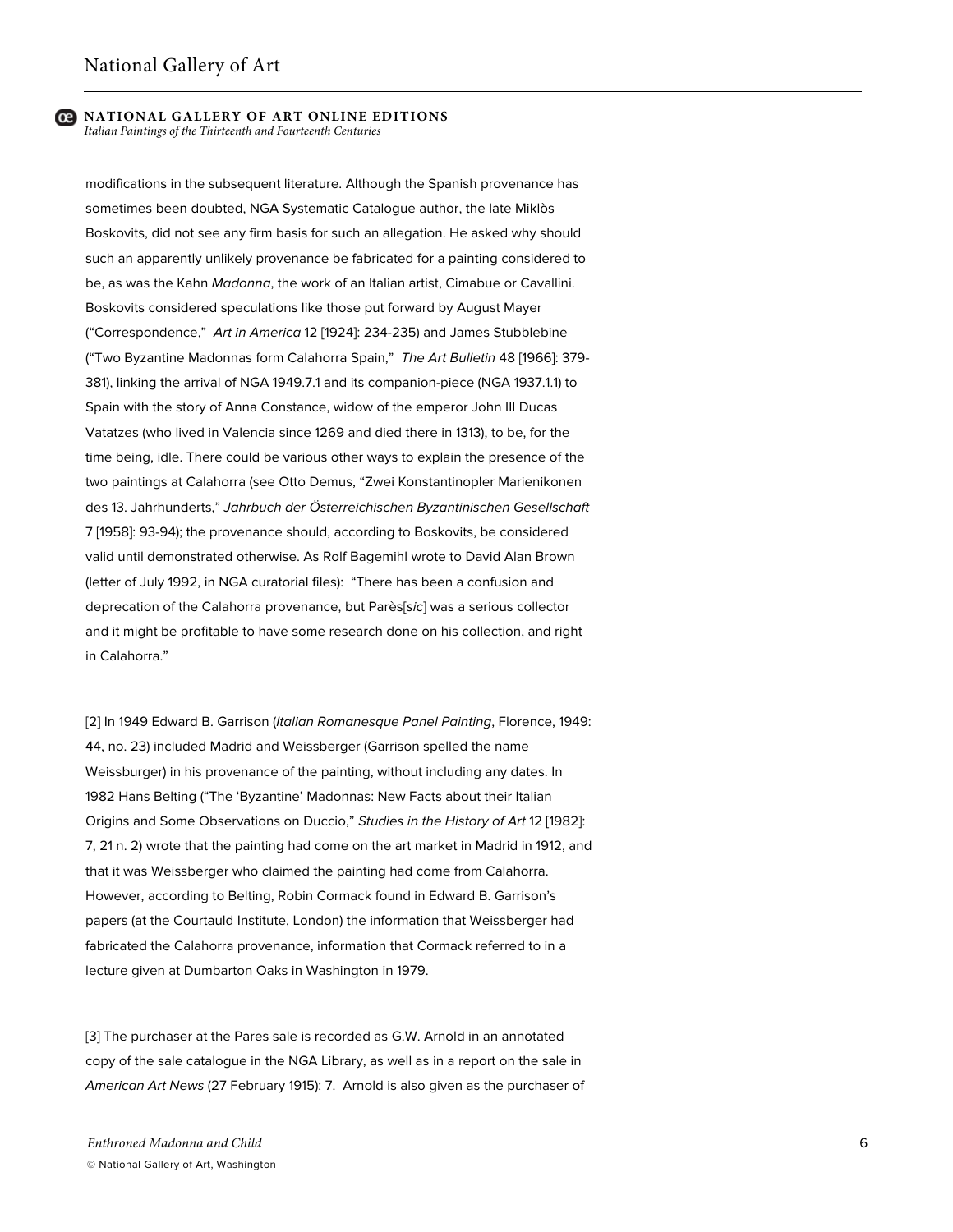*Italian Paintings of the Thirteenth and Fourteenth Centuries*

other lots. However, there is a Pares invoice for the sale of the painting to Kleinberger later in the year (see note 4), so perhaps Arnold was buying for Pares, and the painting was actually bought in. Indeed, Osvald Sirén writes about the sale: "Somehow none of the New York collectors or dealers at that time seems to have grasped the artistic and historical importance of the work; the bidding was very slow, and the original purchaser retained his treasure. When I came to New York about a year later [early 1916] the picture was in the hands of a well known dealer…" ("A Picture by Pietro Cavallini," *The Burlington Magazine for Connoisseurs* 32, no. 179 [February 1918]: 45).

[4] The Pares invoice for the sale to Kleinberger describes the painting as "Vierge[ *sic*] sur pauneau garanté du 13th siecle. provenant de la Cathèdrale de Calahorra" (Kleinberger files in the Duveen Brothers Records, accession number 960015, Research Library, Getty Research Institute, Los Angeles: reel 251, box 396, folder 5; copy in NGA curatorial files).

[5] Kahn owned the painting by the time he lent it to an exhibition at Kleinberger Galleries that was on view in November 1917. It has not yet been determined when and from whom Kahn purchased the painting, although it was possibly from Kleinberger.

[6] Although Duveen Brothers asked at least in 1941 what price Mrs. Kahn would accept for the painting, she specifically told them it was not for sale and that it was not to be shown to anyone (the dealer was storing the painting for her); Duveen Brothers Records, accession number 960015, Research Library, Getty Research Institute, Los Angeles: reel 328, box 473, folder 2; copies in NGA curatorial files.

#### **EXHIBITION HISTORY**

1917 Loan Exhibition of Italian Primitives, F. Kleinberger Galleries, New York, 1917, no. 69, repro., as The Madonna and Child by Pietro Cavallini.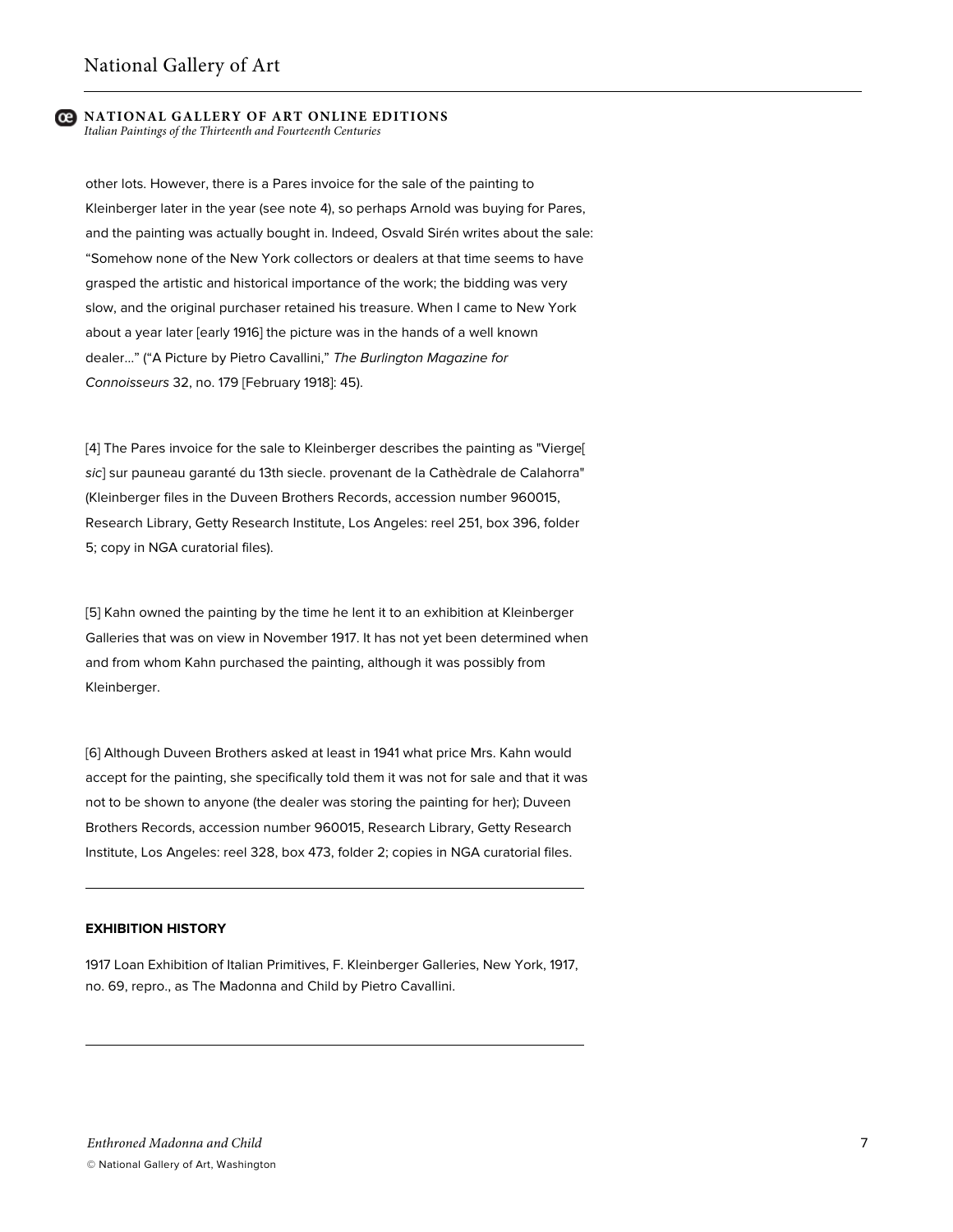*Italian Paintings of the Thirteenth and Fourteenth Centuries*

#### **BIBLIOGRAPHY**

- 1917 Sirén, Osvald, and Maurice W. Brockwell. *Catalogue of a Loan Exhibition of Italian Primitives*. Exh. cat. F. Kleinberger Galleries. New York, 1917: 178, repro. 179.
- 1918 Sirén, Osvald. "A Picture by Pietro Cavallini." *The Burlington Magazine for Connoisseurs* 32 (1918): 44-47, pl. 1.
- 1921 Berenson, Bernard. "Due dipinti del decimosecondo secolo venuti da Costantinopoli." *Dedalo* 2 (1921): 284 (repro.), 285–286, 289, 292–304, repro. 300–301.
- 1921 Marle, Raimond van. *La peinture Romaine au Moyen-Age*. Strasbourg, 1921: 227-228, fig. 116.
- 1923 Marle, Raimond van. *The Development of the Italian Schools of Painting*. 19 vols. The Hague, 1923-1938: 1(1923):502, 503, 505, fig. 291.
- 1923 Mather, Frank Jewett. *A History of Italian Painting*. New York, 1923: repro. 13.
- 1924 Mayer, August L. "Correspondence." *Art in America* 12 (1924): 234-235.
- 1925 Busuioceanu, Alexandru. "Pietro Cavallini e la pittura romana del Duecento e del Trecento." *Ephemeris Dacoromana* 3 (1925): 394.
- 1927 Toesca, Pietro. *Il Medioevo*. 2 vols. Storia dell'arte italiana, 1. Turin, 1927: 2:1035 n. 39.
- 1928 Cecchi, Emilio. *Trecentisti senesi*. Rome, 1928: 12, 125.
- 1930 Berenson, Bernard. *Studies in Medieval Painting*. New Haven, 1930: 4- 16, figs. 1, 10, 11.
- 1930 Schweinfurth, Philipp. *Geschichte der russischen Malerei im Mittelalter*. The Hague, 1930: 377-379.
- 1931 Fry, Roger. "Mr Berenson on Medieval Painting." *The Burlington Magazine for Connoisseurs* 58, no. 338 (1931): 245.
- 1932 Marle, Raimond van. *Le scuole della pittura italiana*. 2 vols. The Hague and Florence, 1932-1934: 1(1932):519, 522-523, 520 fig. 345.
- 1933 Lazarev, Viktor Nikiti. "Early Italo-Byzantine Painting in Sicily." *The Burlington Magazine for Connoisseurs* 63 (1933): 283-284.
- 1934 Sandberg-Vavalà, Evelyn. *L'iconografia della Madonna col Bambino nella pittura italiana del Dugento*. Siena, 1934: 44 no. 120, pl. 27a.
- 1935 D'Ancona, Paolo. *Les primitifs italiens du XIe au XIIIe siècle*. Paris, 1935: 46-47, fig. 17.
- 1935 Muratov, Pavel P., and Jean Chuzeville. *La peinture byzantine*. Paris, 1935: 137, pl. 193.
- 1936 Comstock, Helen. "A Dugento Panel at the Toledo Museum." *Connoisseur* 98 (1936): 231.
- 1936 Lazarev, Viktor Nikiti. "New Light on the Problem of the Pisan School." *The Burlington Magazine for Connoisseurs* 68 (1936): 61-62.
- 1937 Lazarev, Viktor Nikiti. *Istorija vizantijskoj živopisi: v druch tomach*. Moscow, 1947-1948: 192, 351 n. 116.
- 1940 Rice, David Talbot. "Italian and Byzantine Painting in the Thirteenth

*Enthroned Madonna and Child*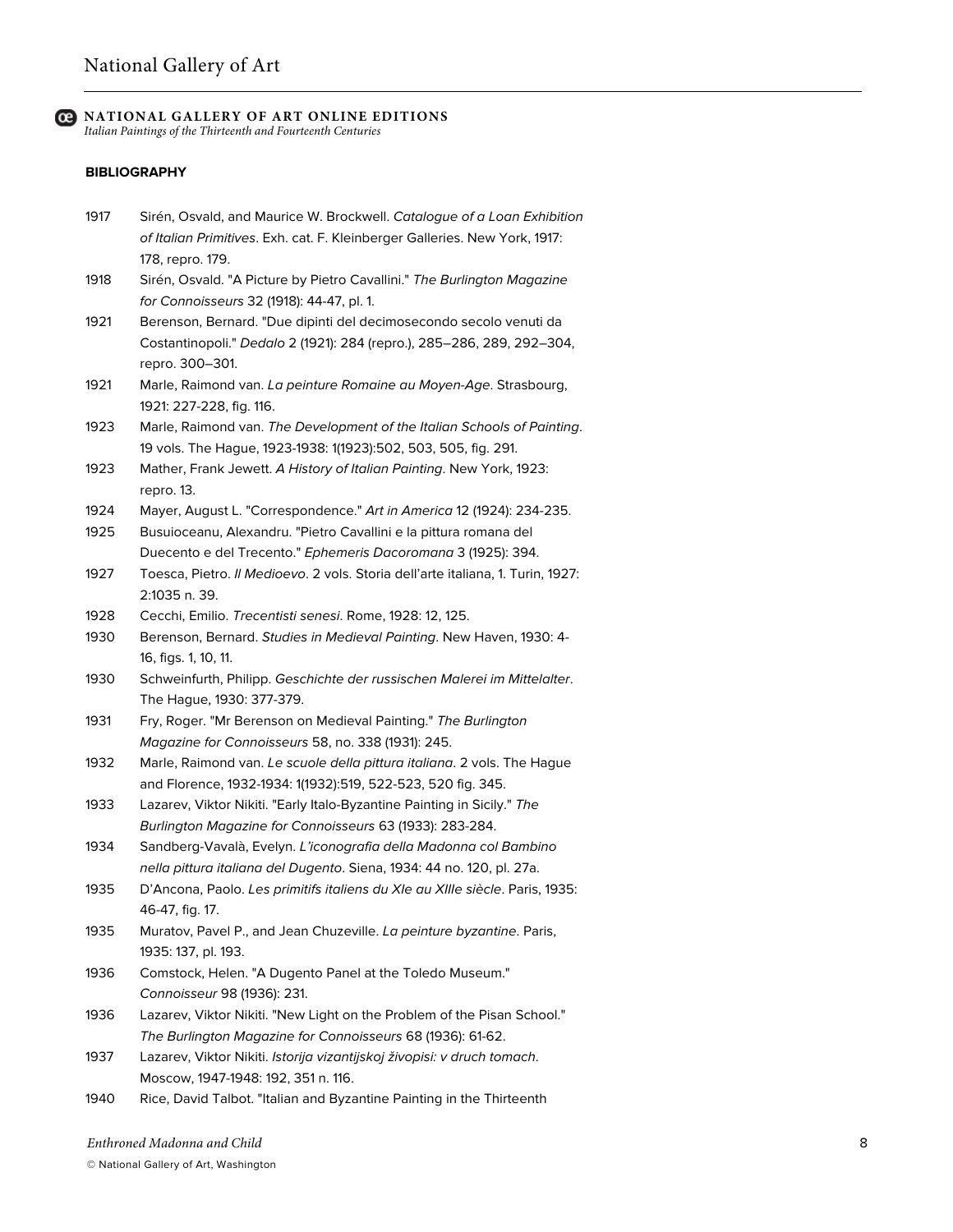# National Gallery of Art

#### **NATIONAL GALLERY OF ART ONLINE EDITIONS**

*Italian Paintings of the Thirteenth and Fourteenth Centuries*

Century." *Apollo* 31 (1940): 89-90.

| 1949 | Garrison, Edward B. Italian Romanesque Panel Painting: An Illustrated |
|------|-----------------------------------------------------------------------|
|      | <i>Index</i> . Florence, 1949: repro. 44.                             |

- 1950 Comstock, Helen. "The Connoisseur in America." *Connoisseur* 126, no. 517 (1950): 52, repro. 53.
- 1951 Einstein, Lewis. *Looking at Italian Pictures in the National Gallery of Art*. Washington, 1951: 12-15, repro., as *Enthroned Madonna and Child*.
- 1954 Bettini, Sergio. "I mosaici dell'atrio di San Marco e il loro seguito." *Arte veneta* 8 (1954): 32, n. 6.
- 1956 Felicetti-Liebenfels, Walter. *Geschichte der byzantinischen Ikonenmalerei*. Olten, 1956: 61, pl. 64.
- 1956 Walker, John. *National Gallery of Art, Washington*. New York, 1956: 7, repro.

1957 Shapley, Fern Rusk. *Comparisons in Art: A Companion to the National Gallery of Art, Washington, DC*. London, 1957 (reprinted 1959): 3-4, pl. 2.

- 1958 Demus, Otto. "Die Entstehung des Paläologenstils in der Malerei." In *Berichte zum XI Internationalen Byzantinisten-Kongress*. Munich,1958: 16, 54-55.
- 1958 Demus, Otto. "Zwei Konstantinopler Marienikonen des 13. Jahrhunderts." *Jahrbuch der Österreichischen Byzantinischen Gesellschaft* 7 (1958): 87-104, figs. 1, 4.
- 1959 Lazarev, Viktor Nikiti. "Constantinopoli e le scuole nazionali alla luce di nuove scoperte." *Arte veneta* 13-14 (1959-1960): 11-13, figs. 4, 5.
- 1961 Swoboda, Karl Maria. "In den Jahren 1950 bis 1961 erschienene Werke zur byzantinischen und weiteren ostchristlichen Kunst." *Kunstgeschichtliche Anzeigen* 5 (1961-1962): 148.
- 1962 Bologna, Ferdinando. *La pittura italiana delle origini*. Rome, 1962: 80-81.
- 1963 Walker, John. *National Gallery of Art, Washington, D.C.* New York, 1963 (reprinted 1964 in French, German, and Spanish): 64, repro.
- 1964 Pallucchini, Rodolfo, ed. *La pittura veneziana del Trecento*. Venice, 1964: 71-72.
- 1965 Calì, Maria. "L'arte in Puglia." *Arte antica e moderna* 15 (1965): 389.
- 1965 *Summary Catalogue of European Paintings and Sculpture*. National Gallery of Art, Washington, 1965: 21.
- 1966 Stubblebine, James H. "Two Byzantine Madonnas from Calahorra, Spain." *The Art Bulletin* 48 (1966): 379-381, figs. 1, 4, 8, 9.
- 1967 Lazarev, Viktor Nikiti. *Storia della pittura bizantina*. Turin, 1967: 318-319, 347 n. 177.
- 1968 National Gallery of Art. *European Paintings and Sculpture, Illustrations*. Washington, 1968: 14, repro.
- 1968 Rice, David Talbot. *Byzantine Painting: The Last Phase*. London, 1968: 55, pl. 67.
- 1969 Bologna, Ferdinando. *I pittori alla corte angioina di Napoli, 1266-1414, e un riesame dell'arte nell'età fridericiana*. Rome, 1969: 22, 354.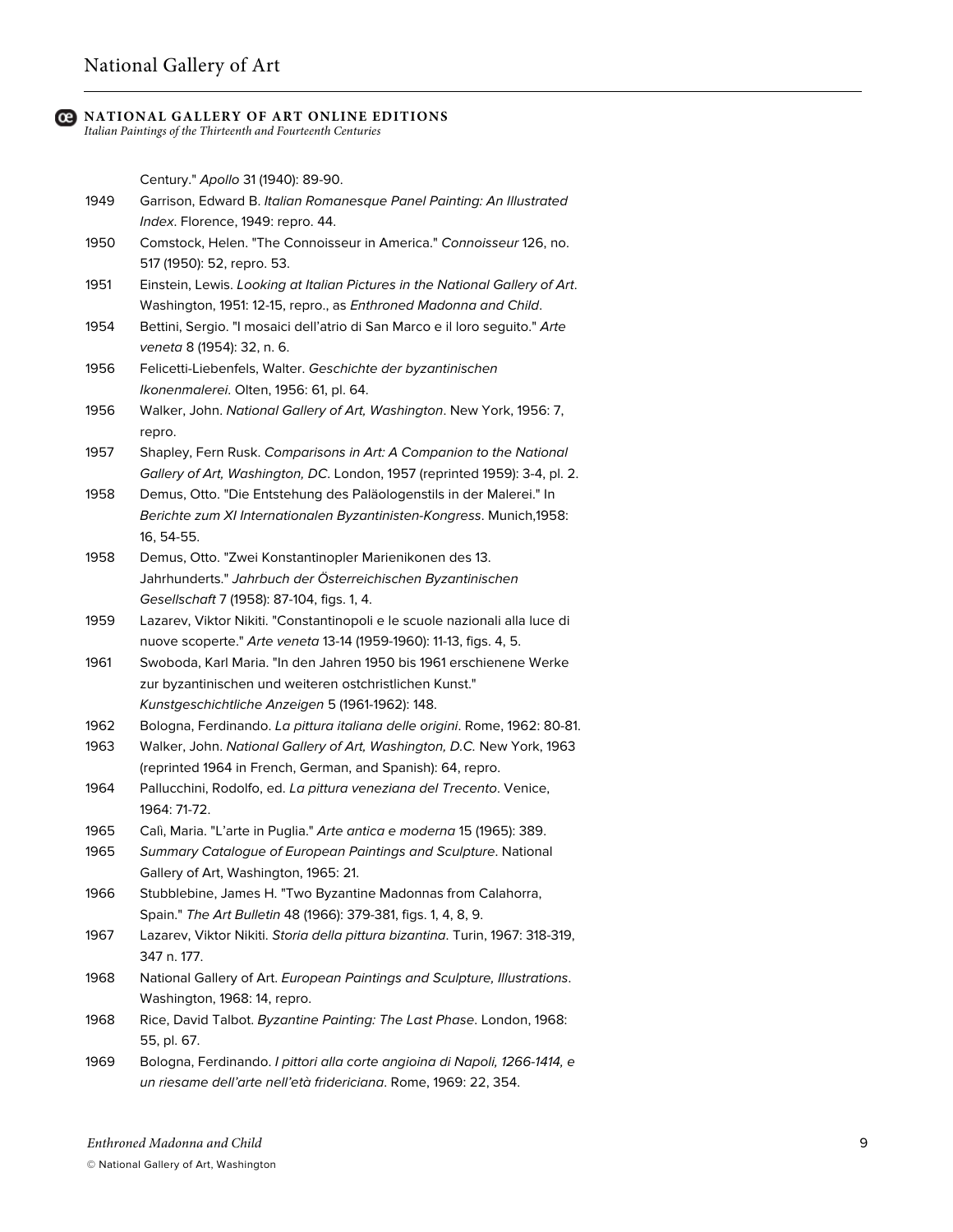# National Gallery of Art

#### **NATIONAL GALLERY OF ART ONLINE EDITIONS**

*Italian Paintings of the Thirteenth and Fourteenth Centuries*

- 1970 Beckwith, John. *Early Christian and Byzantine Art*. The Pelican History of Art. Harmondsworth, Middlesex, 1970: 140.
- 1970 Demus, Otto. *Byzantine Art and the West*. New York, 1970: 216-218, 251 n. 147, fig. 237.
- 1972 Fredericksen, Burton B., and Federico Zeri. *Census of Pre-Nineteenth Century Italian Paintings in North American Public Collections.* Cambridge, Mass., 1972: 230, 311, 647.
- 1975 *European Paintings: An Illustrated Summary Catalogue*. National Gallery of Art, Washington, 1975: 50, repro.
- 1976 Stoichita, Victor Ieronim. *Ucenicia lui Duccio di Buoninsegna*. Bucharest, 1976: 30-34, 149-150.
- 1979 Shapley, Fern Rusk. *Catalogue of the Italian Paintings*. National Gallery of Art. 2 vols. Washington, 1979: 1:96-99; 2:pl. 66.
- 1982 Belting, Hans. "Introduzione." In *Il medio oriente e l'occidente nell'arte del XIII secolo, Atti del XXIV congresso internazionale di storia dell'arte, September 10-18, 1979*. Edited by Hans Belting. Bologna, 1982: 4-5, 9 n. 19, pl. 9.
- 1982 Belting, Hans. "The 'Byzantine' Madonnas: New Facts about Their Italian Origin and Some Observations on Duccio." *Studies in the History of Art* 12 (1982): 8ff, repro.
- 1982 Hoenigswald, Ann. "The 'Byzantine' Madonnas: Technical Investigation." *Studies in the History of Art* 12 (1982): 25-31, figs. 3 (X-radiograph), 4 (detail), 5 (photomicrograph detail),
- 1984 Os, Hendrik W. van. *Sienese Altarpieces 1215-1460. Form, Content, Function*. 2 vols. Groningen, 1984-1990: 1(1984):23, 26, fig. 22.
- 1984 Walker, John. *National Gallery of Art, Washington*. Rev. ed. New York, 1984: 64, no. 1, color repro.
- 1985 Corrie, Rebecca W. "Tuscan Madonnas and Byzantine Masters." In *Abstracts and Program Statements for Art History Sessions: Seventy-Third Annual Meeting, College Art Association of America, February 14- 16, 1985*. Los Angeles, 1985: 46.
- 1985 *European Paintings: An Illustrated Catalogue*. National Gallery of Art, Washington, 1985: 23, repro.
- 1986 Leone De Castris, Pierluigi. "Pittura del Duecento e del Trecento a Napoli e nel Meridione." In *La Pittura in Italia. Il Duecento e il Trecento*. Edited by Enrico Castelnuovo. 2 vols. Milan, 1986: 2:463.
- 1987 Folda, Jaroslav. "The Kahn and Mellon Madonnas: Icons or Altarpieces?" In *Research Reports and Record of Activities*, National Gallery of Art, Center for Advanced Study in the Visual Arts, 7 (1987): 57+.
- 1990 Belting, Hans. *Bild und Kult: Eine Geschichte des Bildes vor dem Zeitalter der Kunst*. Munich, 1990: 33, 415 pl. 8, 417, 419 fig. 225, 420.
- 1991 Campagna Cicala, Francesca. "Messina. Scultura, pittura, miniatura e arti suntuarie." In *Enciclopedia dell'arte medievale*. Edited by Istituto della Enciclopedia italiana. 12 vols. Rome, 1991-2002: 8(1997):353.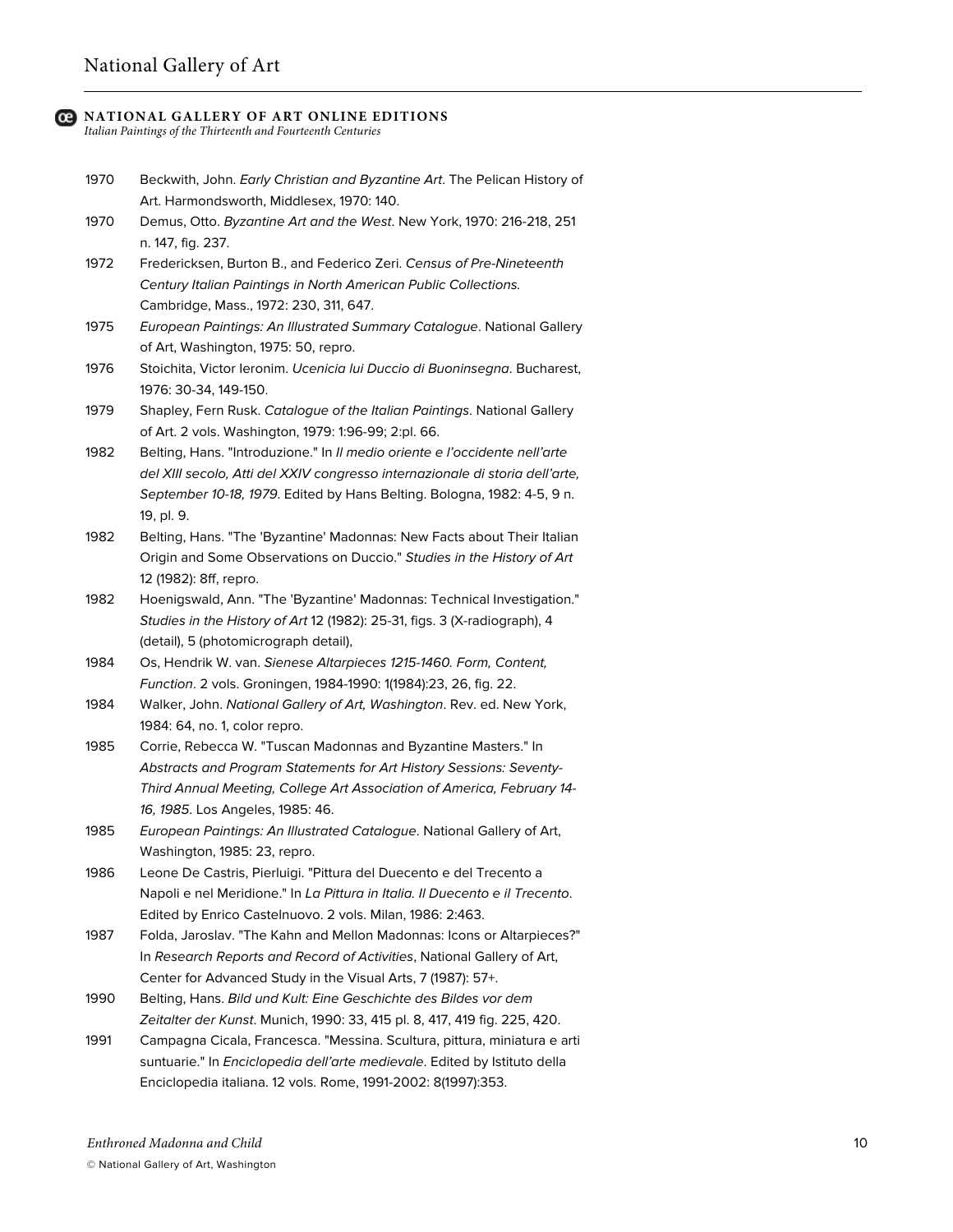*Italian Paintings of the Thirteenth and Fourteenth Centuries*

- 1991 Leone De Castris, Pierluigi. "Sicilia: Pittura e miniatura." In *Enciclopedia dell'arte medievale*. Edited by Istituto della Enciclopedia italiana. 12 vols. Rome, 1991-2002: 10(1999):616-623.
- 1991 Pace, Valentino. "Dieci secoli di affreschi e mosaici romani: osservazioni sulla mostra 'Fragmenta picta'." *Bollettino d'arte* 76 (1991): 204-205, fig. 9.
- 1992 *National Gallery of Art, Washington*. National Gallery of Art, Washington, 1992: 10, repro.
- 1993 Di Dario Guida, Maria Pia. *Icone di Calabria e altre icone meridionali*. 2nd ed. Messina, 1993: 111 (repro.), 119, 121.
- 1995 Folda, Jaroslav. "The Kahn and Mellon Madonnas: Icon or Altarpiece?" In *Byzantine East, Latin West. Art-Historical Studies in Honor of Kurt Weitzmann*. Princeton, 1995: 501+, repro.
- 1995 Weyl Carr, Annemarie. "Byzantines and Italians on Cyprus: Images of Art." *Dumbarton Oaks Papers* 49 (1995): 352 n. 71.
- 1996 Gordon, Dillian. "Duccio (di Buoninsegna)." In *The Dictionary of Art*. Edited by Jane Turner. 34 vols. New York and London, 1996: 9:341.
- 1996 Schmidt, Victor M. "Die Funktionen der Tafelbilder mit der thronenden Madonna in der Malerei des Duecento." *Mededelingen van het Nederlands Instituut te Rome* 55 (1996): 60-63, fig. 15.
- 1997 Chelazzi Dini, Giulietta, Alessandro Angelini, and Bernardina Sani. *Sienese Painting From Duccio to the Birth of the Baroque*. New York: 1997: 26, 177 n. 16.
- 1997 Cracraft, James. *The Petrine Revolution in Russian Imagery*, Chicago and London, 1997: no. 1, repro.
- 1997 Evans, Helen C., and William D. Wixom, eds. *The Glory of Byzantium: Art and Culture of the Middle Byzantine Era, A.D. 843-1261*. Exh. cat. Metropolitan Museum of Art. New York, 1997: 397.
- 1997 Maginnis, Hayden B. J. *Painting in the Age of Giotto: A Historical Reevaluation*. University Park, PA, 1997: 77, fig. 5.
- 1997 Martin, Frank, and Gerhard Ruf. *Die Glasmalereien von San Francesco in Assisi: Entstehung und Entwicklung einer Gattung in Italien*. Regensburg, 1997: 70 n. 33, 72 n. 142.
- 1998 Bellosi, Luciano. *Cimabue*. Edited by Giovanna Ragionieri. 1st ed. Milan, 1998: 58-59 (repro.), 62 n. 19, 63 n. 22.
- 1999 Lauria, Antonietta. "Una Madonna tardoduecentesca tra Roma e Assisi." in *Arte d'Occidente: temi e metodi. Studi in onore di Angiola Maria Romanini*. Edited by Antonio Cadei. 3 vols. Rome, 1999: 2:641-642.
- 1999 Polzer, Joseph. "Some Byzantine and Byzantinising Madonnas Painted During the Later Middle Ages, 2." *Arte cristiana* 87 (1999): 167-182, figs. 11, 24.
- 2000 Kirsh, Andrea, and Rustin S. Levenson. *Seeing Through Paintings: Physical Examination in Art Historical Studies*. Materials and Meaning in the Fine Arts 1. New Haven, 2000: 179-180, fig. 188.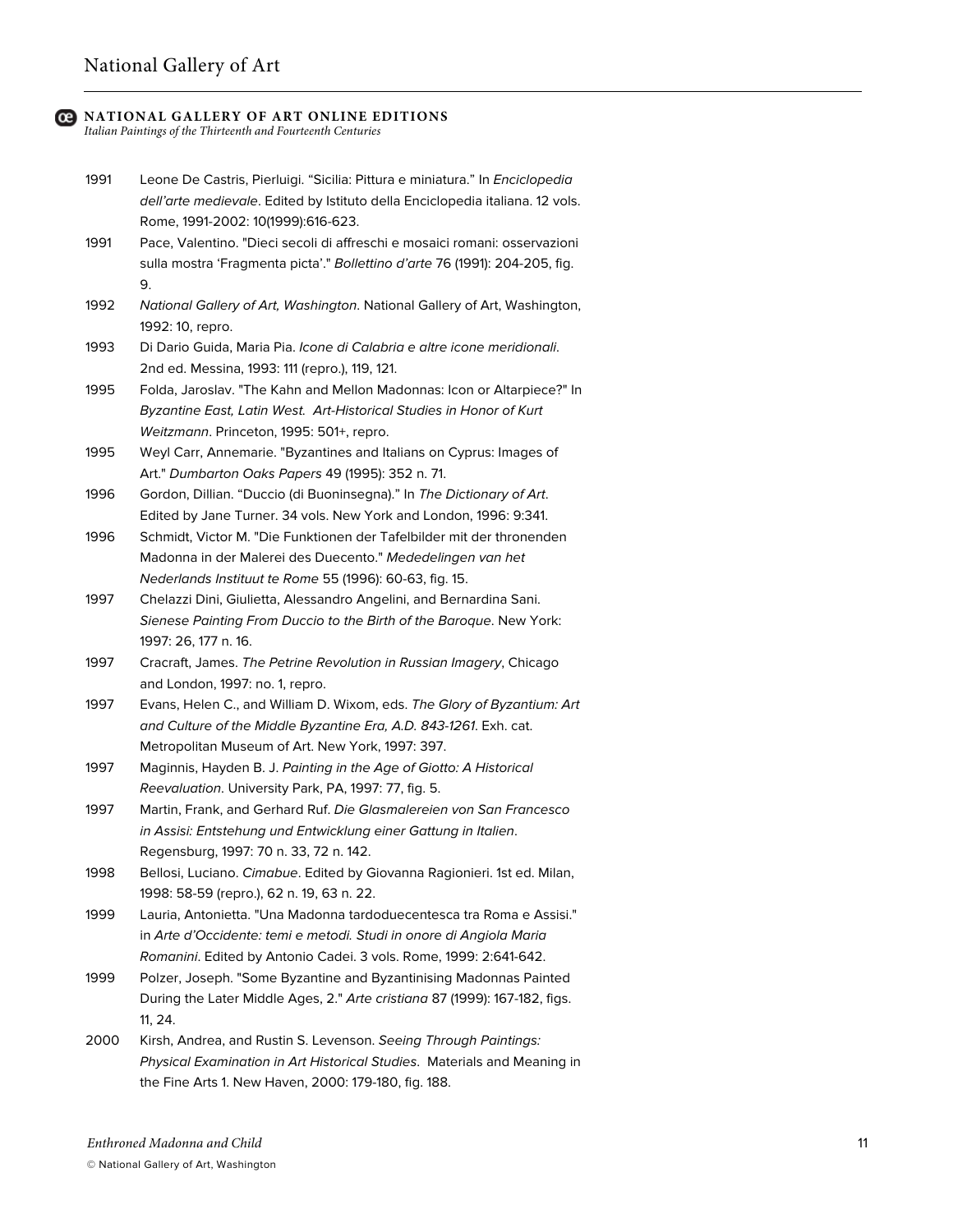*Italian Paintings of the Thirteenth and Fourteenth Centuries*

- 2000 Labriola, Ada. "Lo stato degli studi su Cimabue e un libro recente." *Arte cristiana* 88 (2000): 343, 350 n. 18-19, 351 n. 33.
- 2002 Folda, Jaroslav. "Icon to Altarpiece in the Frankish East: Images of the Virgin and Child Enthroned." In *Italian Panel Painting of the Duecento and Trecento*. Edited by Victor M. Schmidt. *Studies in the History of Art* 61 (2002): 127-129, 131-133, 139, fig. 4.
- 2002 Polzer, Joseph. "The 'Byzantine' Kahn and Mellon Madonnas: Concerning their Chronology, Place of Origin, and Method of Analysis." *Arte cristiana* 90 (2002): 401-410, repro. 402,
- 2003 Pasut, Francesca. *A Critical and Historical Corpus of Florentine Painting. Supplementary Volume. Vol. 2: Ornamental Painting in Italy (1250–1310). An Illustrated Index*. Edited by Miklós Boskovits. Florence, 2003: 125 n. 20.
- 2004 Evans, Helen C., ed. *Byzantium: Faith and Power (1261-1557)*. Exh. cat. Metropolitan Museum of Art, New York. New Haven, 2004: 476-477, repro.
- 2004 Hand, John Oliver. *National Gallery of Art: Master Paintings from the Collection*. Washington and New York, 2004: 4-5, no. 1, color repro.
- 2005 Corrie, Rebecca W. "The Khan and Mellon Madonnas and their Place in the History of the Virgin and Child Enthroned." In *Images of the Mother of God: Perceptions of the Theotokos in Byzantium*. Edited by Maria Vassilaki. Aldershot, UK and Burlington, VT, 2005: 293-300, pl. 20, fig. 24.1, fig. 24.3.
- 2005 Folda, Jaroslav. *Crusader Art in the Holy Land: From the Third Crusade to the Fall of Acre, 1187-1291*. New York, 2005: 457, 557, fig. 299.
- 2006 Herbert, Lynley Anne. "Duccio di Buoninsegna: Icon of Painters, or Painter of "Icons"?." Ph.D. dissertation, University of Delaware, Newark, 2006: 11, fig. 6.
- 2008 Folda, Jaroslav. *Crusader Art: The Art of the Crusaders in the Holy Land, 1099-1291*. Adershot, England, and Burlington, VT, 2008: 9, repro. 129, 130, 163 n. 28.
- 2013 Harris, Neil. *Capital Culture: J. Carter Brown, the National Gallery of Art, and the Reinvention of the Museum Experience*. Chicago and London, 2013: 246, 250.
- 2015 Folda, Jaroslav, with a contribution by Lucy J. Wrapson. *Byzantine Art and Italian Panel Painting: The Virgin and Child "Hodegetria" and the Art of Chrysography*. Cambridge, England, 2015: 105, 115-122, 128-131, 193-194, pl. 19, 323-329 notes.
- 2016 Boskovits, Miklós. *Italian Paintings of the Thirteenth and Fourteenth Centuries. The Systematic Catalogue of the National Gallery of Art*. Washington, 2016: 38-43, color repro.
- 2016 National Gallery of Art. *Highlights from the National Gallery of Art, Washington*. Washington, 2016: 35, repro.
- 2020 Castiñeiras, Manuel. "Un nuovo contesto per la Madonna Kahn? Michele